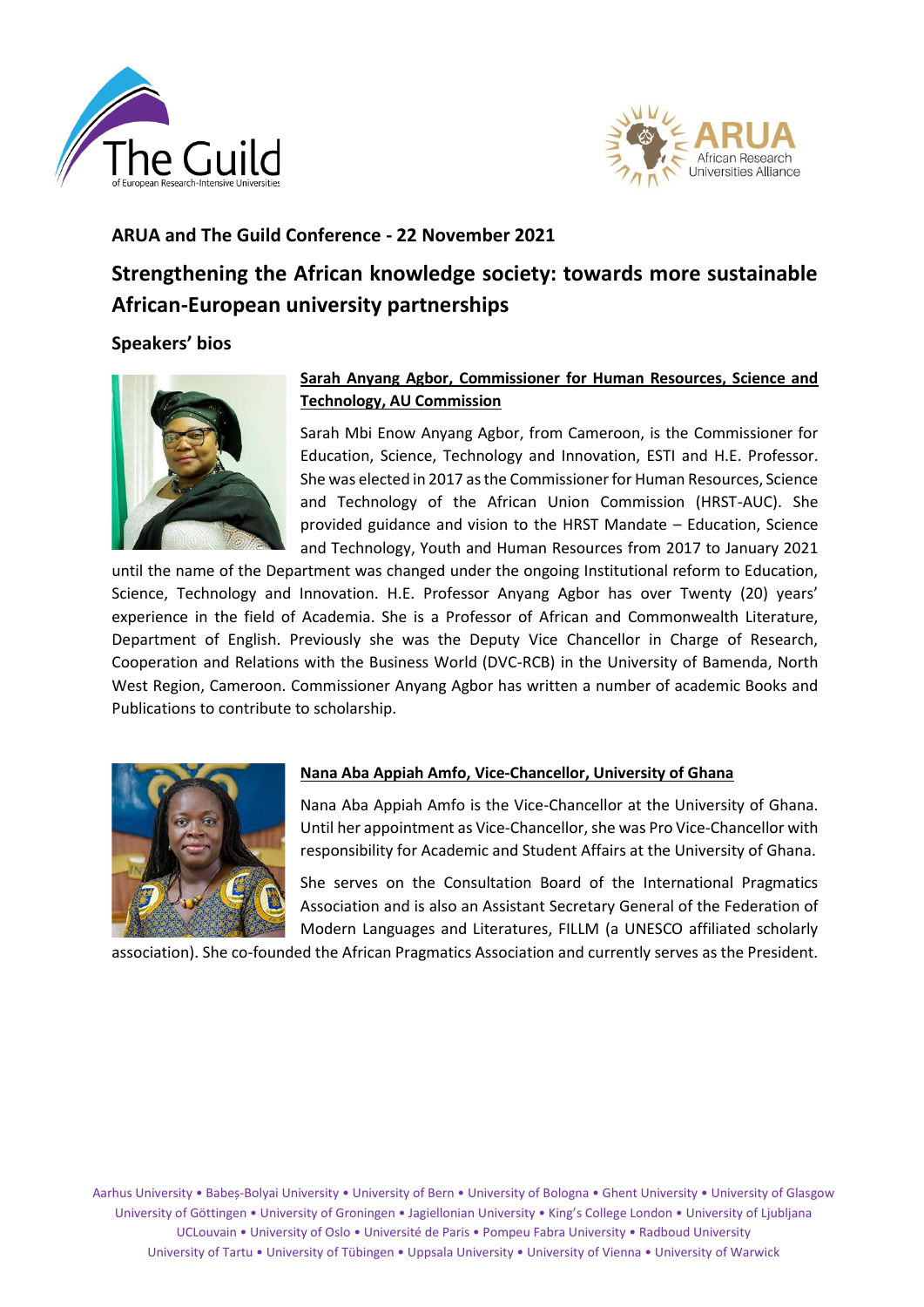





### **Souad Aden-Osman, Executive Director, Coalition for Dialogue on Africa**

Ms Souad Aden-Osman is Executive Director of the Coalition for Dialogue on Africa (CoDA) and Head, Secretariat of the African Union High-Level Panel on Illicit Financial Flows from Africa. Under her leadership, CoDA supported the establishment of the African Business Council, coordinated the preparation and adoption by the African Union Assembly of the Common African Position on Asset Recovery, and began a new initiative to increase access to vaccines and vaccinations in Africa. Prior to her current roles, she

has supported several reforms in the United Nations.



#### **Ernest Aryeetey, Secretary-General, ARUA**

Ernest Aryeetey is the Secretary-General of the African Research Universities Alliance (ARUA), a network of 16 of Africa's flagship universities. He is a Professor of Economics and former Vice Chancellor of University of Ghana (2010-2016). He was also previously Director of the Institute of Statistical, Social and Economic Research (ISSER) (2003-2010) at University of Ghana and the first Director of the Africa Growth Initiative of Brookings Institution, Washington D.C.

He has held academic appointments at the School of Oriental and African Studies (London), Yale University and Swarthmore College in the U.S. at various points in time. Ernest Aryeetey is a member of the Governing Council of the United Nations University and was previously Chairman of the Advisory Board of UNU-World Institute for Development Economics Research (Helsinki). He is currently Board Chairman of Stanbic Bank Ghana Limited. One of Ernest Aryeetey's strategic priorities as Vice Chancellor at University of Ghana was to develop the University into a research-intensive institution that supports structural transformation in Africa.



#### **Nico Cloete, higher education Research Professor, Stellenbosch University and Guest Professor, University of Oslo**

Nico Cloete worked at 3 South African universities before becoming the research director for the Nelson Mandela appointed National Commission on Higher Education in South Africa (29915). From 1996 to 2019 he was the Director of the Centre for Higher Education Trust (CHET) and Coordinator of the [Higher Education Research and Advocacy](http://www.chet.org.za/programmes/herana-iii)  [Network in Africa \(HERANA\).](http://www.chet.org.za/programmes/herana-iii) Currently he is a Research Professor in the [DST-NRF Centre of Excellence in Scientometrics and Science, Technology](http://www0.sun.ac.za/scistip/) 

[and Innovation Policy](http://www0.sun.ac.za/scistip/) (SciSTIP) at Stellenbosch University, Guest Professor at the University of Oslo, and Special Adviser to the Research Centre for China-Africa Education Cooperation at Zhejiang Normal University.

He has more than 100 publications in psychology, sociology and higher education policy. His latest books are [Knowledge Production and Contradictory Functions in African Higher Education](http://www.africanminds.co.za/dd-product/knowledge-production-and-contradictory-functions-in-african-higher-education/) (2015), [Doctoral Education in South Africa](http://www.africanminds.co.za/dd-product/doctoral-education-in-south-africa/) (2015), [Castells in Africa: Universities and Development](http://www.africanminds.co.za/dd-product/higher-education-and-development/) (2017), [Anchored in Place: Rethinking the University and Development in South Africa](https://www.africanminds.co.za/anchored-in-place-rethinking-universities-and-development-in-south-africa/) (2018) and

Addis Ababa University • University of Cape Town • University Cheikh Anta Diop • University of Dar es Salaam University of Ghana • University of Ibadan • University of Kwa-Zulu Natal • University of Lagos • Makerere University University of Mauritius • University of Nairobi • University of Pretoria • Rhodes University University of Rwanda • University of Stellenbosch • University of the Witwatersrand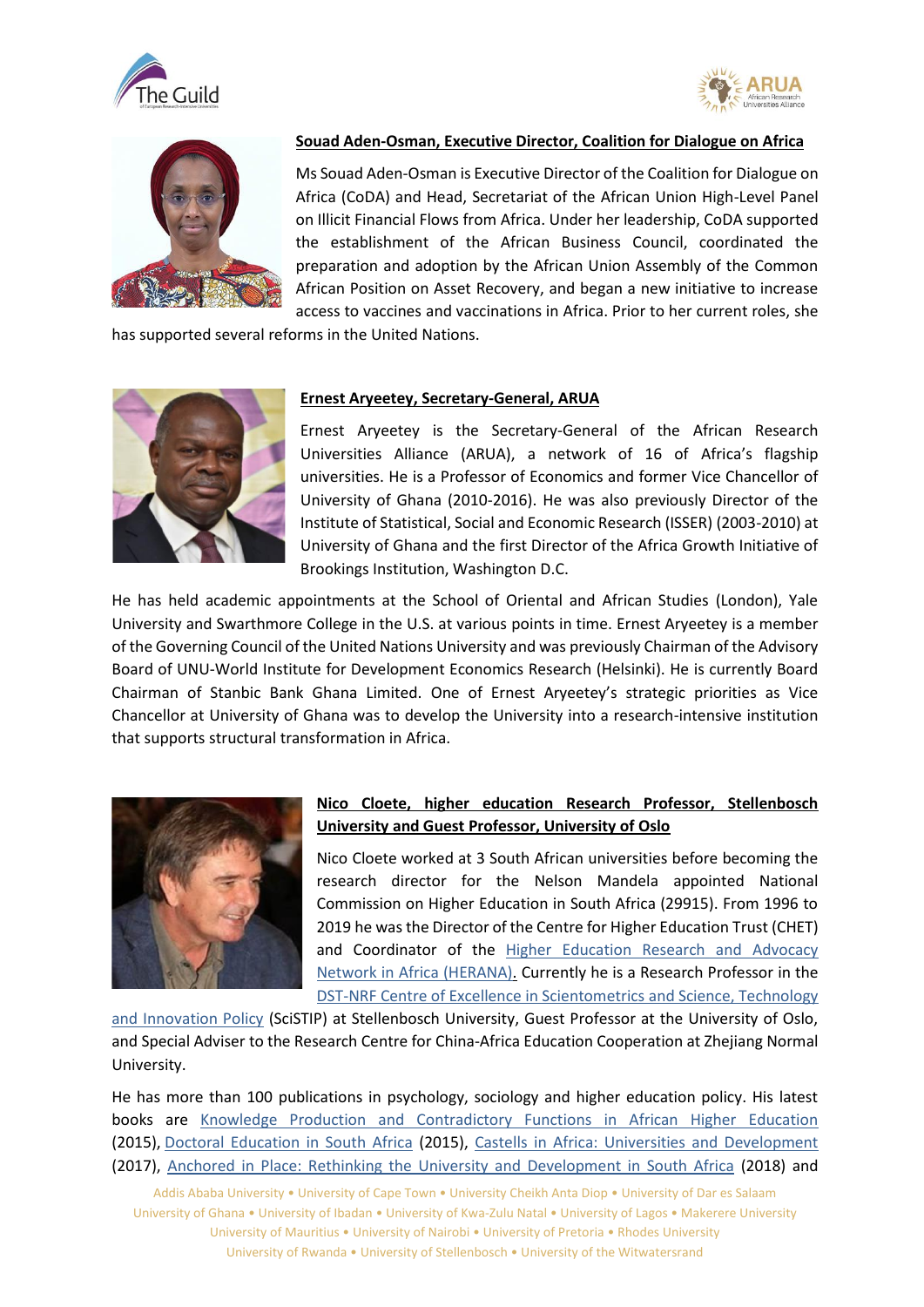



[Research Universities in Africa](https://www.africanminds.co.za/research-universities-in-africa/) (2018) and was a Lead Author on the International Panel on Social [Progress:](http://www.ipsp.org/) Rethinking Society for the 21<sup>st</sup> Century (Universities of Paris and Princeton).



# **Ama de-Graft Aikins, British Academy Global Professor, University College London**

Ama de-Graft Aikins is a professor of social psychology and a British Academy Global Professor at UCL's Institute of Advanced Studies. She received her PhD in social psychology from the LSE, postdoctoral training at the University of Cambridge and has held teaching and research positions at the LSE, and Universities of Cambridge and Ghana. Ama's research interests include the psychosocial and cultural drivers of Africa's

chronic non-communicable disease (NCD) burden. She has led interdisciplinary NCD research in Africa and Europe and consulted for African and global health institutions on NCDs.



# **Paul Garside, Dean for Global Engagement (Africa and the Middle East), University of Glasgow**

Paul Garside has a long-standing interest in studying the fundamental mechanisms of immune regulation and applying his findings in models of infectious and autoimmune disease. From 1995-1999 he was a Wellcome Trust Career Development Fellow at the Universities of Minnesota and Glasgow developing systems to track immune responses in vivo. He was appointed Professor of Immunobiology at the University of Glasgow in

2002. He then moved to the University of Strathclyde where he was Director of The Centre for Biophotonics (2006-2009) and Head of Research for the Strathclyde Institute for Pharmacy and Biomedical Science (2008-2009). He returned to a Chair in Basic Immunology at the University of Glasgow in 2009 where he continues to study basic mechanisms of immunoregulation applied to autoimmune and infectious disease. Paul has published widely, has been a member of numerous national and international funding panels and advisory boards and is on the editorial board of several scientific journals. He was elected a Fellow of the Society of Biology in 2011 and a Fellow of the Royal Society of Edinburgh in 2012. Paul took up the post of Dean for Global Engagement (Africa & Middle East) in August 2018. In July of 2021 Prof Garside was appointed Director of Institute Infection, Immunity and Inflammation, University of Glasgow.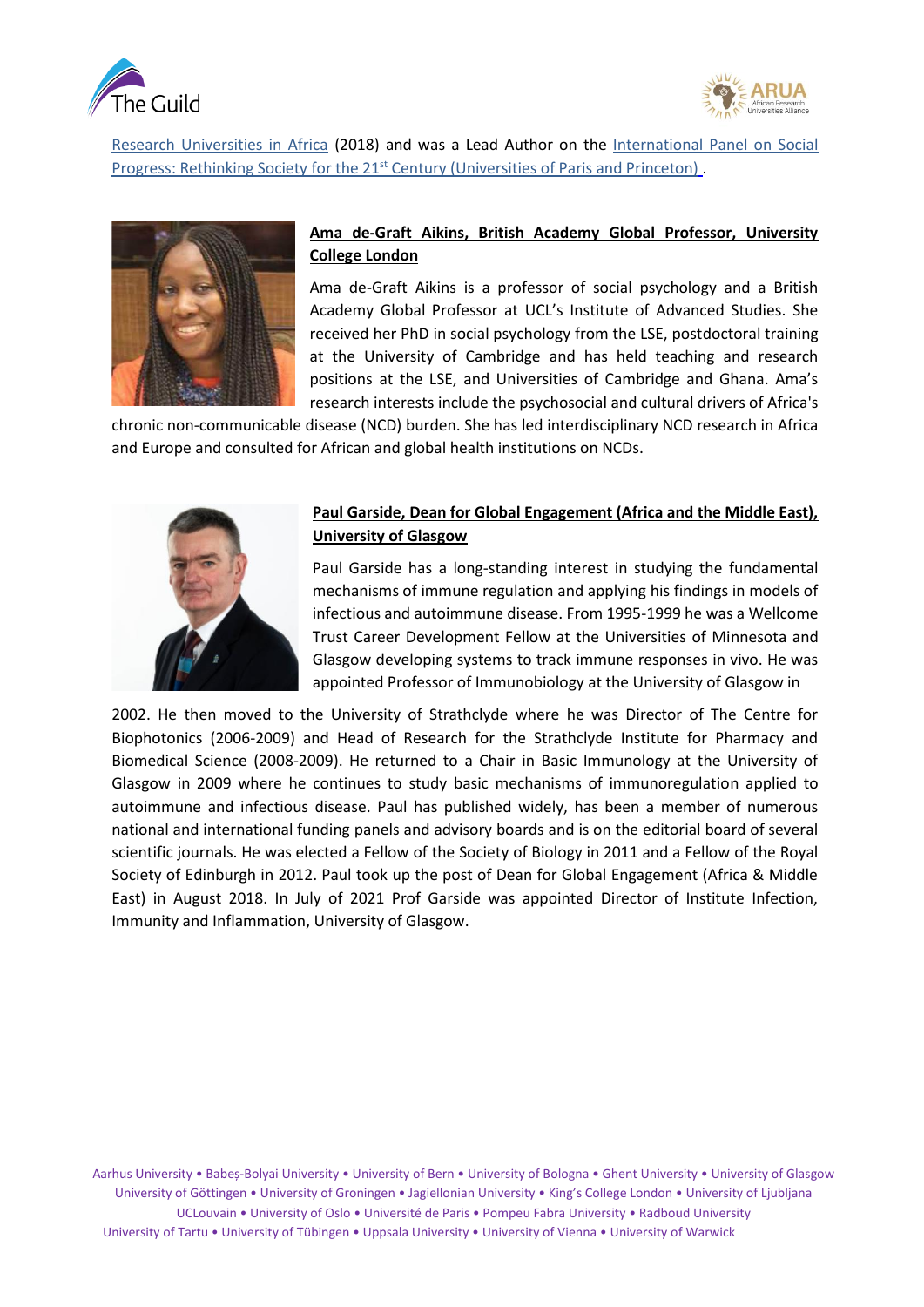





# **Adam Habib, Director of the School of Oriental and African Studies, University of London**

Adam Habib is an academic, activist, and public intellectual. He is Director of SOAS University of London and previously VC and Principal of University of the Witwatersrand (Wits) in South Africa. He holds qualifications in Political Science from the University of Natal, Wits and City University of New York.

Professor Habib is a co-founder of the African Research Universities Alliance, an affiliation of researchintensive universities on the continent. He has published numerous edited books, book chapters and journa l articles over the last three decades in the thematic areas of democratisation and its consolidation in South Africa, contemporary social movements, philanthropy, inequality, giving and its impact on poverty alleviation and development, institutional reform, changing identities and their evolution in the post-apartheid era, and South Africa's role in Africa and beyond. His most recent books include:

- Habib, Adam (2013). South Africa's suspended revolution Hopes and prospects. Wits University Press. [ISBN](https://en.wikipedia.org/wiki/ISBN_(identifier)) [978-1-86814-608-6.](https://en.wikipedia.org/wiki/Special:BookSources/978-1-86814-608-6)
- Habib Adam (2019). Rebels and Rage. Reflecting on #FeesMustFall. [Jonathan Ball](https://en.wikipedia.org/wiki/Jonathan_Ball_Publishers)  [Publishers.](https://en.wikipedia.org/wiki/Jonathan_Ball_Publishers) [ISBN](https://en.wikipedia.org/wiki/ISBN_(identifier)) [9781868428960](https://en.wikipedia.org/wiki/Special:BookSources/9781868428960)



communication.

### **Slim Khalbous, Rector, Association of Francophone Universities**

He was Minister of Higher Education and Scientific Research in Tunisia between 2016 and 2019, as well as Acting Minister of Education. A teacher for 25 years, he is a permanent professor in Tunisian universities and a guest professor in several universities in France, Morocco, and Lebanon. He was also elected Dean of HEC Tunis - Université de Carthage from 2011 to 2016. He has published several articles in the field of intercultural management, entrepreneurship, and marketing

In addition, Prof. Slim Khalbous is a founding entrepreneur of two companies in the field of strategic development, market research, communication, and ICT. He is also an actor and initiator of projects in civil society and associated fields.



#### **Murray Leibbrandt, Professor, University of Cape Town**

Murray Leibbrandt holds the National Research Foundation Chair in Poverty and Inequality Research in the School of Economics at the University of Cape Town. He is the Director of SALDRU and ACEIR within ARUA, and serves on the Executive Committee of the IEA, co-chairs the Scientific Panel on Population, Poverty and Inequality of the IUSSP, and is a Senior Research Fellow of UNU-WIDER. He has published widely in

Addis Ababa University • University of Cape Town • University Cheikh Anta Diop • University of Dar es Salaam University of Ghana • University of Ibadan • University of Kwa-Zulu Natal • University of Lagos • Makerere University University of Mauritius • University of Nairobi • University of Pretoria • Rhodes University University of Rwanda • University of Stellenbosch • University of the Witwatersrand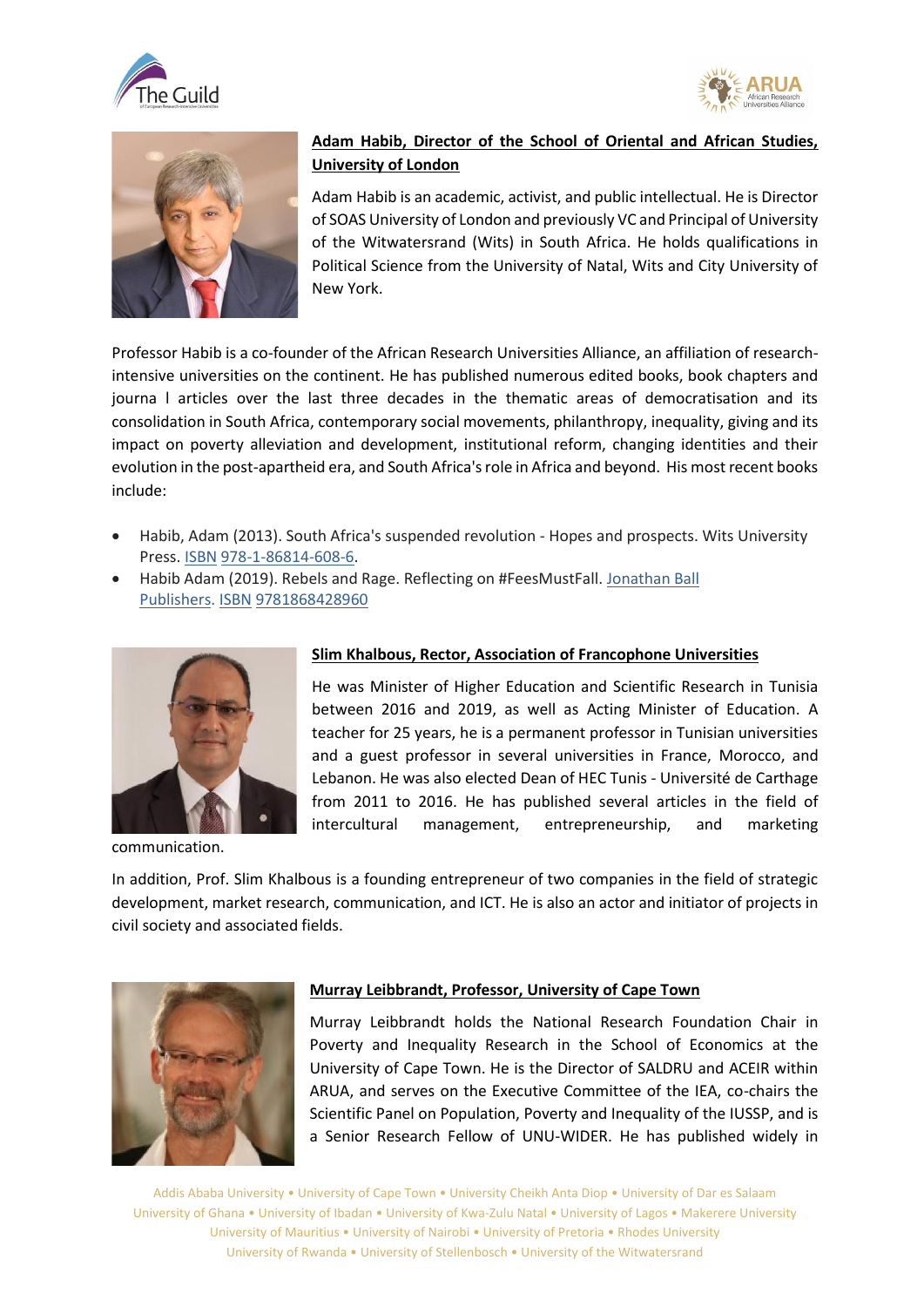



development economics using survey data and especially panel data to analyse South Africa's poverty, inequality and labour market dynamics.



# **Peter Maassen, Professor in Higher Education Studies, University of Oslo and Extraordinary Professor, Stellenbosch University**

Peter Maassen is professor in higher education studies at the Faculty of Educational Sciences, University of Oslo (UiO), Norway, extraordinary professor at Stellenbosch University, South Africa, and member of the executive board of the Barratt Due Music Academy in Oslo. His research is focusing on the governance of higher education and science, with a special interest in governance changes in Africa. He has produced over 250 international publications.



#### **Mwapatsa Mipando, Dean, University of Malawi**

Mwapatsa Mipando is a physiologist trained at University of Malawi, University of Liverpool and University of KwaZulu Natal. He is a corresponding fellow of the Royal Society of Edinburgh. He served as the Principal of the College of Medicine, University of Malawi for 6 years. He has a special interest in building local academic and research leadership capacity that is locally relevant whilst being internationally competitive. He has managed a number of institutional projects and personal grants.

Mwapatsa has sat on a number of international advisory boards. He is currently the Project Director of the Blantyre-to-Blantyre Clinical Research Facility at the Kamuzu University of Health Sciences.



# **Carla Montesi, Director for Green Deal, Digital Agenda, Directorate-General International Partnerships, European Commission**

Carla Montesi is currently Director at the European Commission's Directorate General for International Partnerships, responsible for the Directorate "Green Deal, Digital Agenda" since September 2018. Before that (2014-2018) she was Director for Western and Central Africa. Ms Montesi's earlier career encompassed diverse responsibilities in the field of EU external policy for development and cooperation both at

Headquarters and in EU Delegations in Africa, as well as experience in the Cabinet of EU Commissioner Emma Bonino for External Policy and Humanitarian Affairs.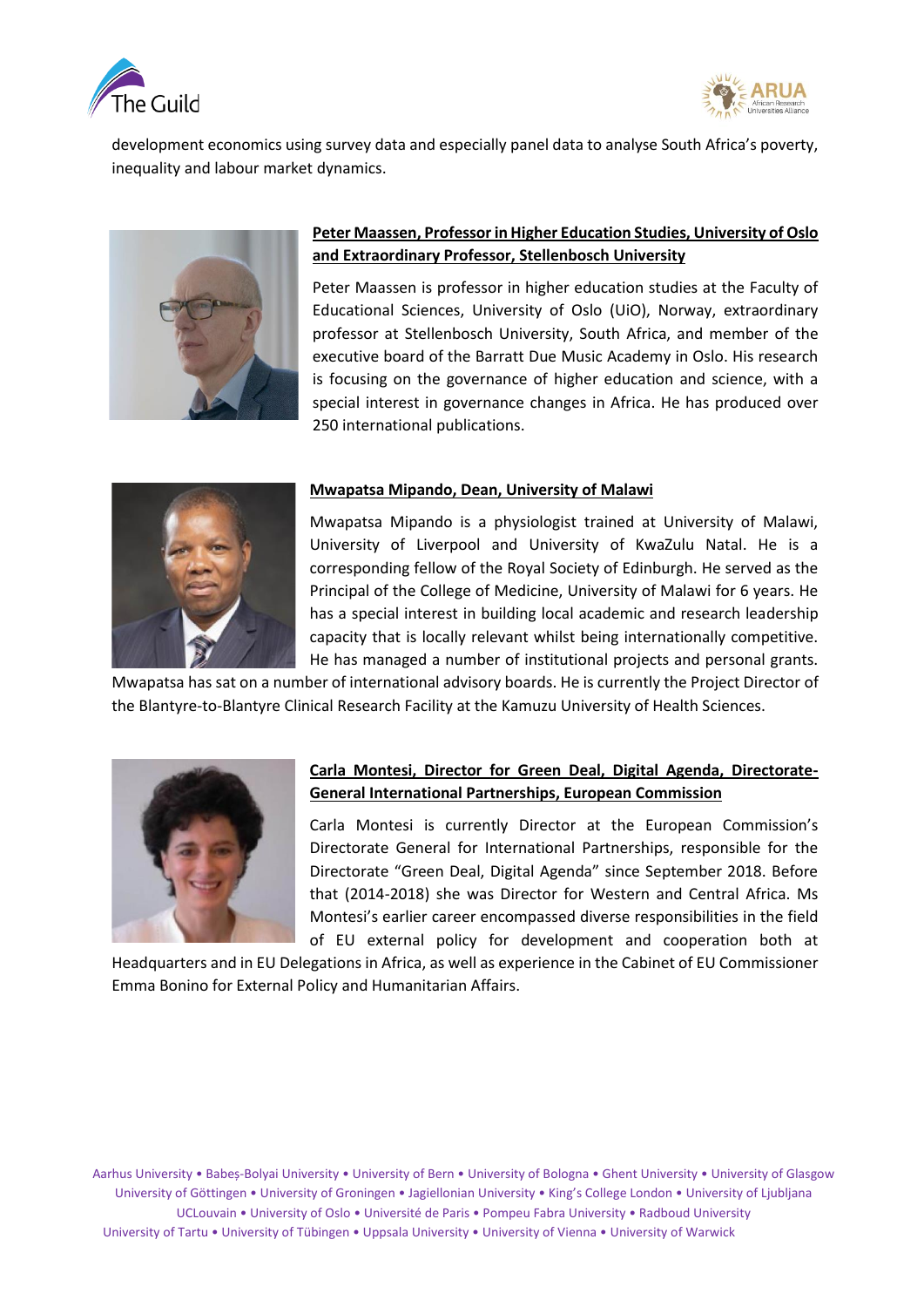



![](_page_5_Picture_2.jpeg)

### **Barnabas Nawangwe, Vice-Chancellor, Makere University**

Barnabas Nawangwe is the current Vice Chancellor of Makerere University. He assumed office in September 2017. Prof. Nawangwe holds a PhD in Architecture from the Kyiv National University of Construction and Architecture (KNUCA). He also holds a number of certificates in Management.

Prior to his appointment as Vice Chancellor, Prof. Nawangwe served as the Deputy Vice Chancellor (Finance and Administration) from 2013 to 2017,

Ag. Principal of the College of Engineering, Design, Art and Technology (2011-2013), Dean of the Faculty of Technology (2002-2011) and Head of the Department of Architecture from its inception (1989 - 2002), all at Makerere University.

Prof. Nawangwe has published more than 40 articles in peer-reviewed journals and has served as external examiner at several universities within and outside Africa. He has chaired boards of several national, regional and international boards of professional organisations and currently chairs the Board of the Centre for Tobacco Control in Africa (CTCA) and the Resilient Africa Network (RAN).

Prof. Nawangwe is a Registered Professional Architect and has worked widely as a consulting Architect in Uganda and beyond. His research interests are in Vernacular Architecture and Informal Settlements.

![](_page_5_Picture_9.jpeg)

### **Njuguna Ndung'u, Executive Director, African Economic Research Consortium**

Njuguna Ndung'u is the Executive Director of the African Economic Research Consortium (AERC), a Pan African premier capacity building network in Sub-Saharan Africa. He is an associate professor of economics at the University of Nairobi and immediate former Governor, Central Bank of Kenya. He holds a PhD in economics from University of Gothenburg. He is a Member of Brookings Africa Growth Initiative, Advisory Committee of the Alliance for

Financial Inclusion, and Senior Advisor for the UNCDF-based Better Than Cash Alliance.

![](_page_5_Picture_13.jpeg)

## **Jane Catherine Ngila, Acting Executive Director, African Academy of Sciences**

Jane Catherine Ngila is the acting executive director of the African Academy of Sciences. Her teaching and research career started in 1989 when she was employed as a tutorial fellow at Kenyatta University and later promoted to lecturer position in 1996. She also worked at the University of Botswana as a Lecturer/Senior Lecturer (1998-2006), and at the University of KwaZulu Natal, Durban, as Senior Lecturer (2006-2011)

before joining University of Johannesburg, as a Full Professor of Analytical/Environmental Chemistry in April 2011. Ngila is also a Visiting Professor at the University of Johannesburg (UJ), Department of Chemical Sciences, as well as a Visiting Professor at the Department of Pure and Applied Chemistry, Masinde Muliro University of Science and Technology in Kenya. She currently also serves as the Deputy Vice Chancellor in charge of Academic and Student Affairs (DVC-AA) at Riara University and is a Fellow of the World Academy of Sciences; Fellow Africa Academy of Science (AAS); Member Academy of Science of South Africa (ASSAf); Member of the AAS mentorship programmes for female university

Addis Ababa University • University of Cape Town • University Cheikh Anta Diop • University of Dar es Salaam University of Ghana • University of Ibadan • University of Kwa-Zulu Natal • University of Lagos • Makerere University University of Mauritius • University of Nairobi • University of Pretoria • Rhodes University University of Rwanda • University of Stellenbosch • University of the Witwatersrand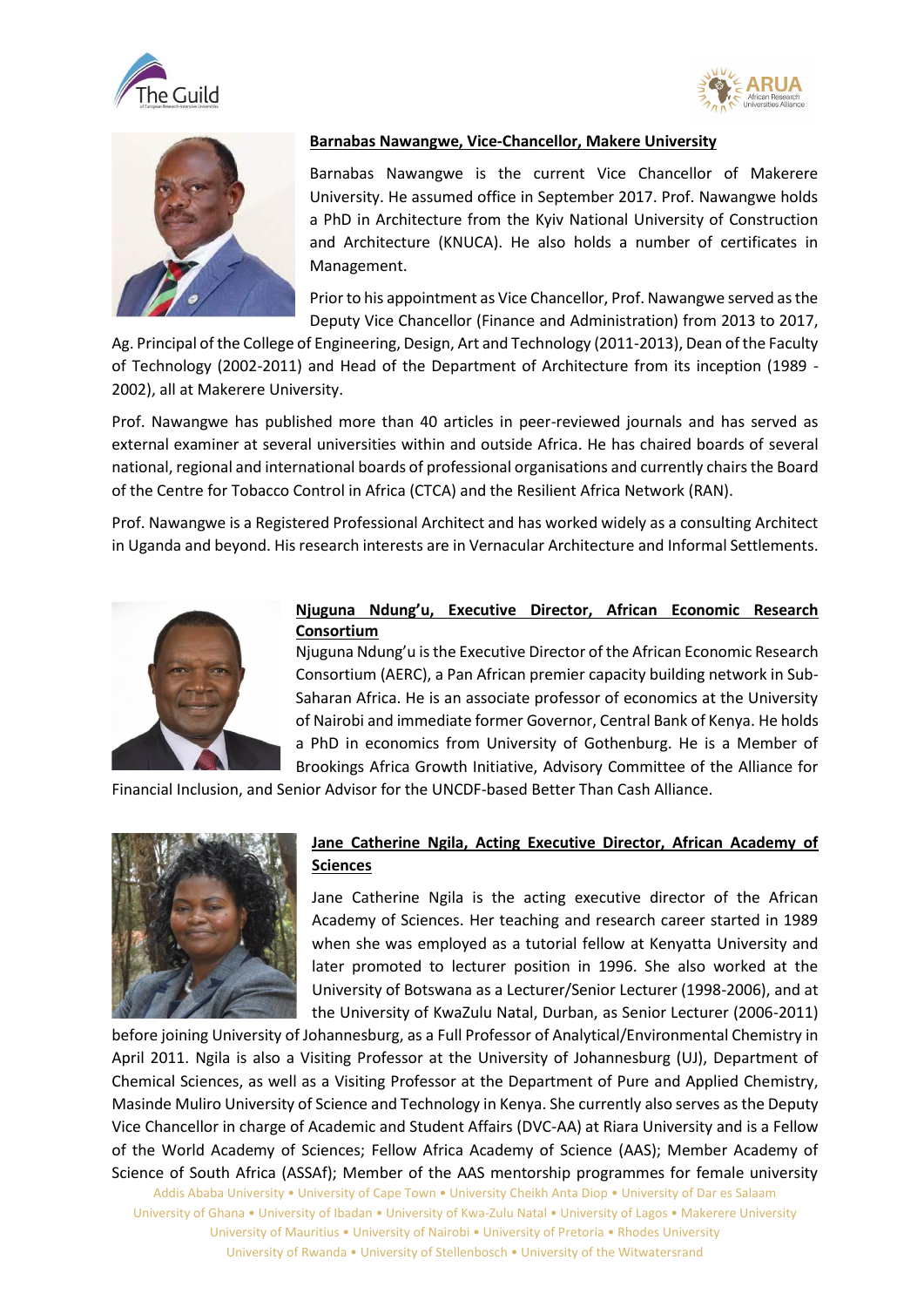![](_page_6_Picture_0.jpeg)

![](_page_6_Picture_1.jpeg)

students in Africa; the Chair of the AAS Education & Gender Working Group; and Co-Chair of the 2021 Commonwealth Science Conference.

![](_page_6_Picture_3.jpeg)

# **'Funmi Olonisakin, Vice President (Global Engagement), King's College London**

'Funmi Olonisakin is Vice-President (Global Engagement) and Professor of Security, Leadership & development at King's College London. She founded the African Leadership Centre (ALC), which aims to build the next generation of African scholars and analysts generating cutting edge knowledge for peace, security and development in Africa. She was Director of the Conflict, Security and Development Group (CSDG) at King's

College London from 2003 to 2013. Prior to this, she worked in the Office of the United Nations Special Representative of the Secretary-General on Children and Armed Conflict.

![](_page_6_Picture_7.jpeg)

# **Mahama Ouedraogo, Acting Director for Human Resources, Science & Technology, AU Commission**

Mahama Ouedraogo holds a PhD in plant breeding from Texas A&M University. He served as acting Director of the Semi-Arid Food Grain Research and Development and Executive Secretary of the African Union Scientific Technical and Research commission. He is currently the head of science and Technology division and acting director of the department Human Resources Sciences science and Technology (HRST), of the African

Union Commission. In these capacities he oversees the implementation of various African Union decisions on Science and technology, including the Science Technology and Innovation strategy for Africa (STISA-2024); the African Space Policy and Strategy, and the Pan African University.

![](_page_6_Picture_11.jpeg)

# **Jan Palmowski, Secretary-General, The Guild**

Jan Palmowski has been Secretary-General of The Guild since its creation in 2016. A contemporary historian, he started his career at the University of Oxford before moving to King's College London where he taught European politics and EU integration. He was Head of the Faculty of Arts and Humanities at King's College London (2008-12), and Pro-Vice-Chancellor and Academic Vice-President at the university of Warwick from 2013 to 2018.

His wider international engagements include membership in the German

Science Council's Strategy Commission (2013-16), and the German Excellence Commission's joint expert Group (2016-18). He also served on the Humanities panel of the Comparative Expert Assessment of Lithuanian Universities (2018), and currently chairs the International Advisory Board of the Université de Paris.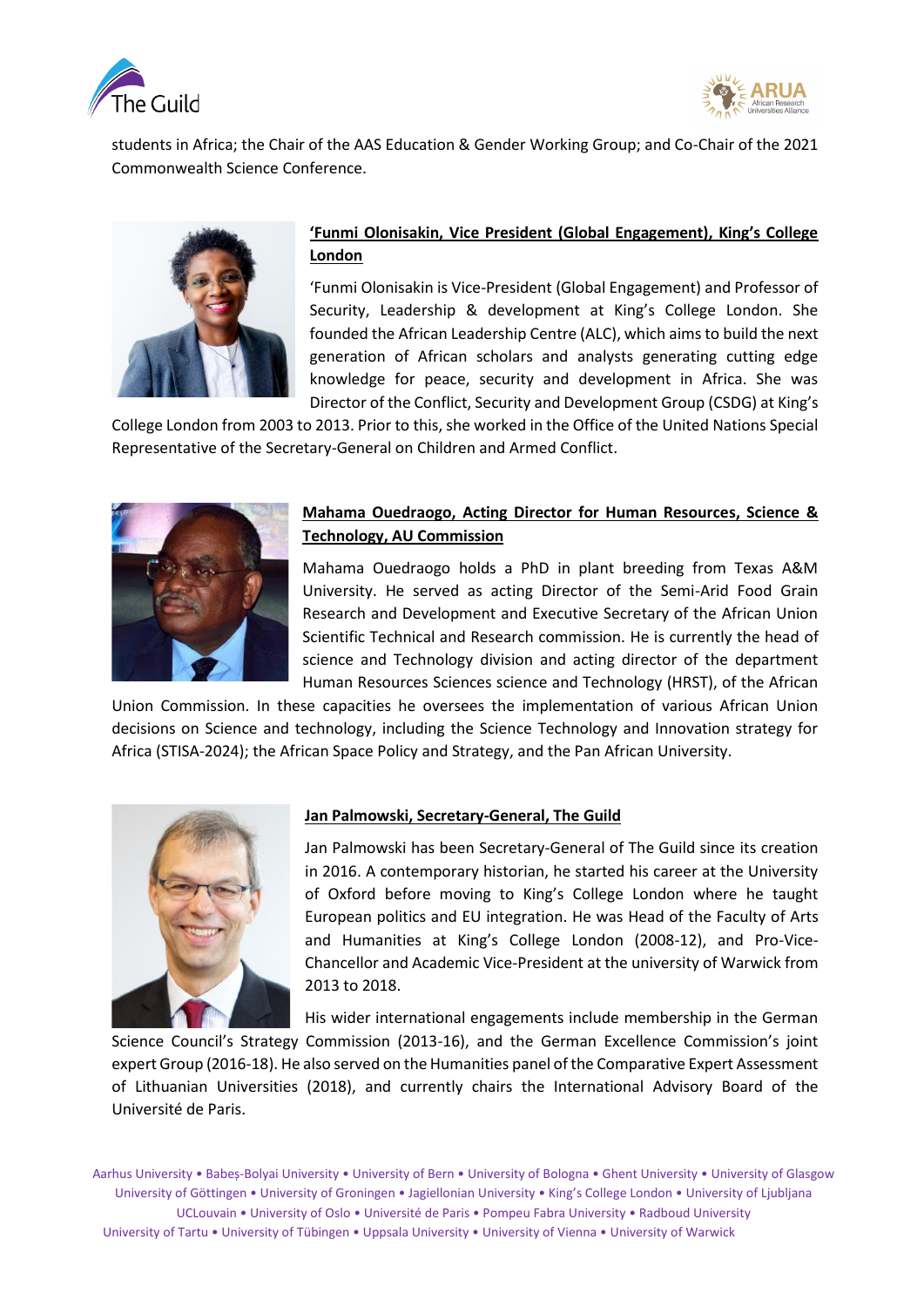![](_page_7_Picture_0.jpeg)

![](_page_7_Picture_1.jpeg)

Jan has published extensively about the history and politics of Germany during the 19th and 20th centuries. His last book, entitled German Division as Shared Experience: Interdisciplinary Perspectives on the Postwar Everyday was published in 2019.

![](_page_7_Picture_3.jpeg)

# **Maria Cristina Russo, Director Global Approach & International Cooperation in R&I, Directorate-General Research and Innovation, European Commission**

Maria Cristina Russo is Director for Global Approach & International Cooperation in R&I in DG Research and Innovation, with responsibility for developing and implementing the EU's international strategy for international cooperation in research and innovation and the international dimension of the Horizon programme.

She has been working for the European Commission since 1992 where she held several policy and managerial positions related to external relations, the EU decision-making process and various EU policies, in particular research & innovation. She was part of the team dealing with technical assistance to former Soviet Union, then member of the Cabinet of the Commissioner in charge of research policy when the European Research Area was launched. She was later appointed Head of Unit in the Secretariat-General of the European Commission holding different positions dealing with interinstitutional relations and policy making, and in the department in charge of consumers' policies and financial services, before being appointed to her current position in 2013. Maria Cristina holds a degree in Political Sciences from the Luiss University of Rome and a Research master's degree in European Studies from the College of Europe in Bruges. She has three children.

![](_page_7_Picture_7.jpeg)

# **Bernd Scholz-Reiter, Rector, University of Bremen and Vice-President for International Affairs, German Rectors' Conference**

Bernd Scholz-Reiter studied industrial engineering before completing his doctorate in computer science at the Technical University of Berlin. He was a postdoctoral fellow at the IBM T.J. Watson Research Center in the USA and a research associate at the TU Berlin. He served as chair of Industrial Information Technology at the Technical University of Cottbus and as head of the Fraunhofer Application Centre for Logistics Systems Planning and Information Systems before becoming chair for the

Planning and Control of Production Systems at the University of Bremen. From 2007 to 2011 he was vice-president of the German Research Foundation. He has been president of the University of Bremen since 2012. Since 2018, he also serves as vice-president for international affairs of the German Rectors' Conference.